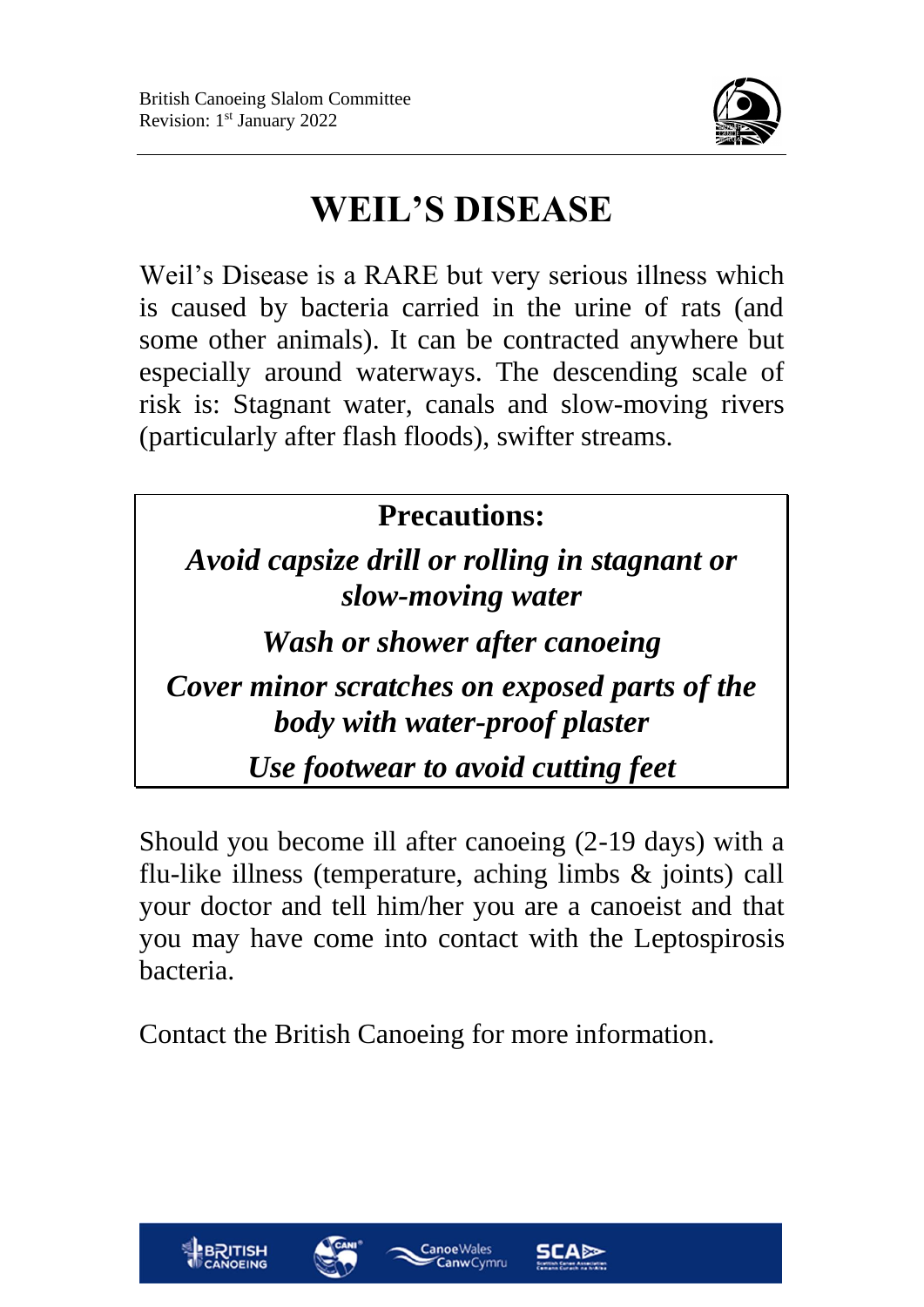

#### **2022 ENTRY FEES**

Individual Event – Per Boat

| <b>Division</b>        | <b>Standard Fee</b> |                | <b>Late Fee</b> |                |
|------------------------|---------------------|----------------|-----------------|----------------|
|                        | <b>Single</b>       | C <sub>2</sub> | <b>Single</b>   | C <sub>2</sub> |
| <b>Premier/Div 1</b>   | £20.00              | £10.00         | £25.00          | £10.00         |
| <b>Division Two:</b>   | £13.00              | £6.50          | £18.00          | £7.50          |
| <b>Division Three:</b> | £8.00               | £4.00          | £9.30           | £4.00          |
| <b>Division Four:</b>  | £6.00               | £3.00          | N/A             | N/A            |

**C2 Discount** Where an enhanced fee is charged, no C2 discount is applicable.

**Open Entry** Fees at Open events are at the Organiser's discretion.

**Postponement** If a race is postponed the paddler may elect to be refunded as if the race was cancelled but must do this within two weeks of notification of the proposed postponement details.

**Late Fee (when accepted)** is payable on entries accepted by the Organiser which are received less than 15 days before the competition.

**Team Events** As there are no admin fees for team events the entry fee is at the Organiser's discretion but MUST not exceed the following fees

> Canoe Wales **Canw** Cymru

| Premier to Division 3                | £2.25  |
|--------------------------------------|--------|
| Division 4                           | £1.50. |
| (Note - no late entry fee for teams) |        |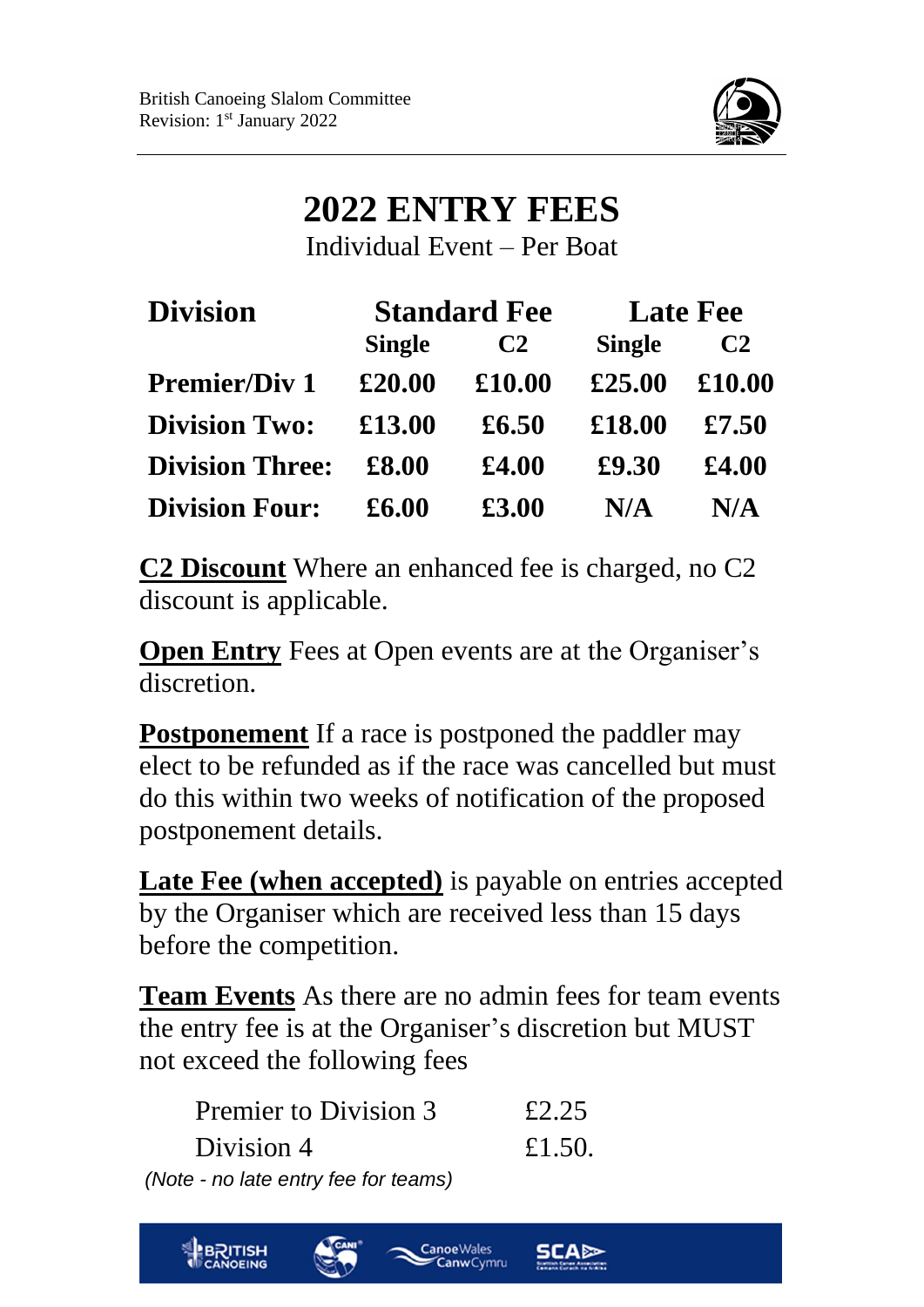**BRITISH** 



### **Age Categories: 2022**

| Year of birth | Age              | Competes as                             |
|---------------|------------------|-----------------------------------------|
| 2014          | 8                | J8                                      |
| 2013          | 9                | J10                                     |
| 2012          | 10               | J10                                     |
| 2011          | 11               | J12                                     |
| 2010          | 12               | J12                                     |
| 2009          | 13               | J14                                     |
| 2008          | 14               | J14                                     |
| 2007          | 15               | J16                                     |
| 2006          | 16               | J16                                     |
| 2005          | 17               | J18                                     |
| 2004          | 18               | J18                                     |
| 2003 to 1999  | $19 - 23$        | Under <sub>23</sub><br>Senior Optional  |
| 1998 & Below  | $24$ or<br>older | Senior                                  |
| 1987 & Below  | $35$ or<br>older | <b>Master</b><br><b>Senior Optional</b> |

For C2 the age category is based on the eldest paddler. Example (1) Paddler 1 J12 paddler  $2$  J18 = J18 Example (2) Paddler 1 J16 paddler 2 Senior = Senior Example (3) Paddler 1 J18 paddler 2 Master = Senior

Canoe Wales

**Canw** Cymru

**SCAD**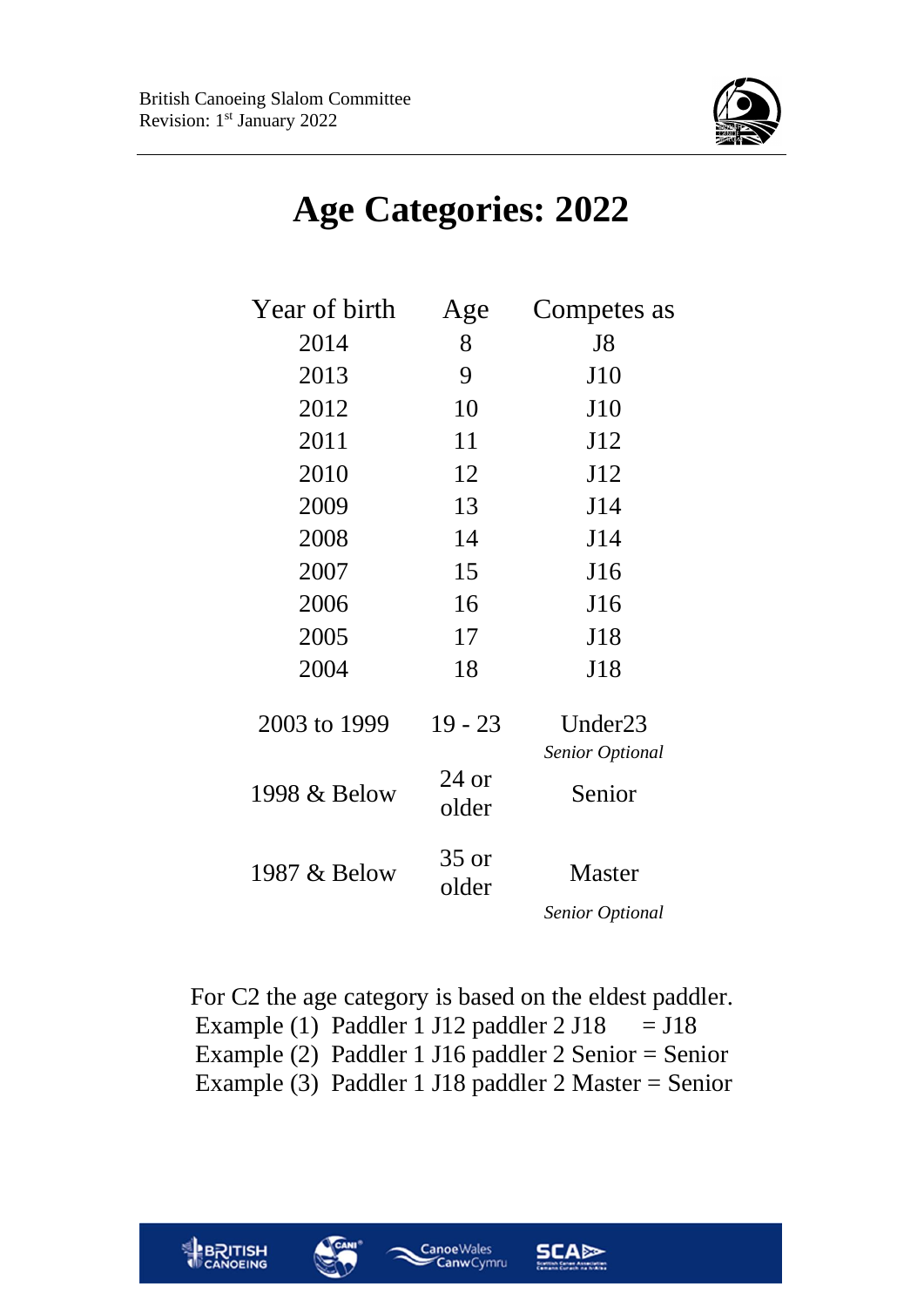

### Photography

In line with the NSPCC Child Protection in Sport Unit and British Canoeing recommendations, we require anybody who wishes to engage in video or zoom photography to register with the Competition Organiser prior to carrying out such photography.

If you are concerned about photography taking place please contact the Competition Organiser.







**SCAD**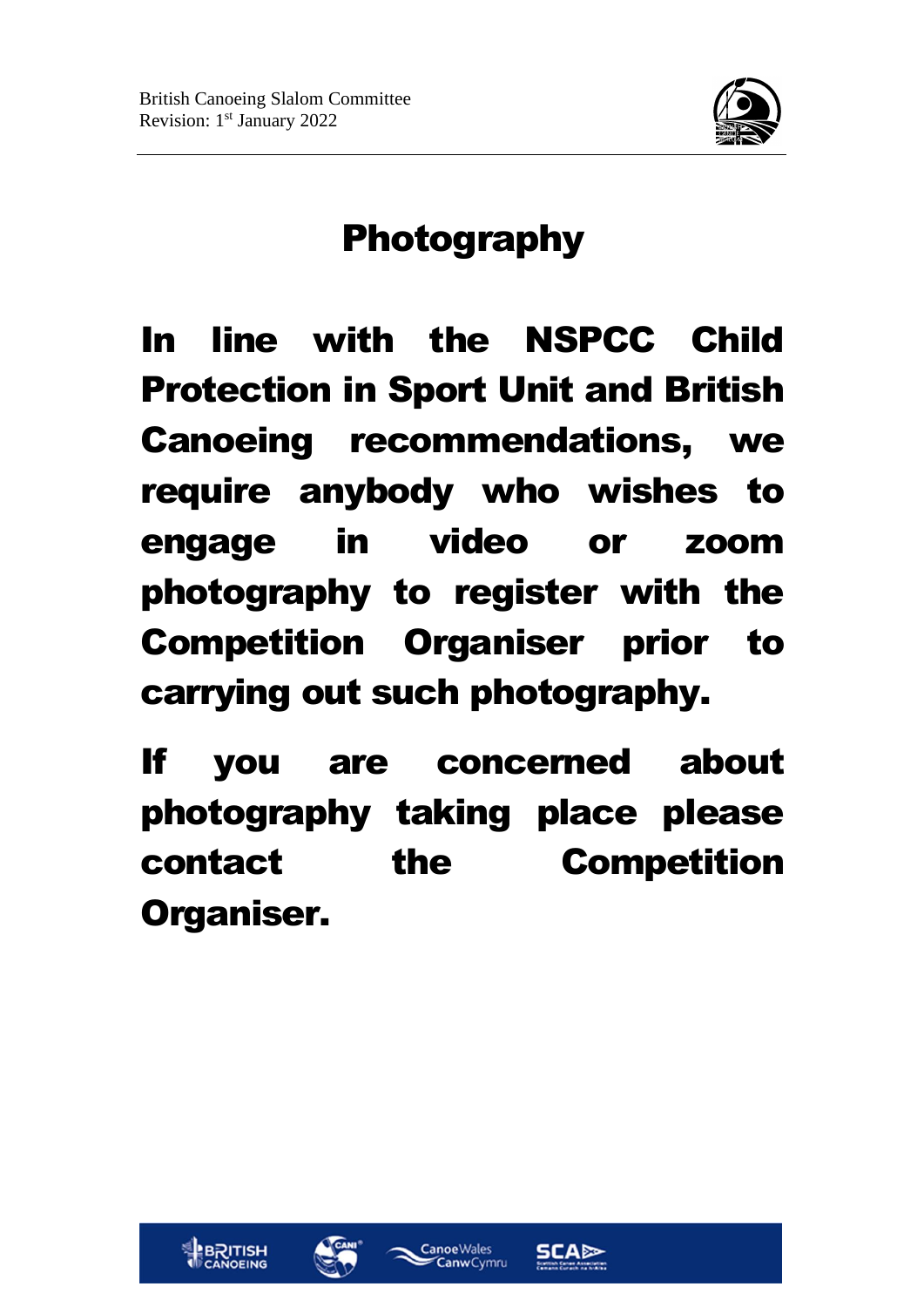

### Photography

| Name:      |
|------------|
| Address:   |
|            |
|            |
| Post Code: |
| Name:      |
| Address:   |
|            |
|            |
| Post Code: |
| Name:      |
| Address:   |
|            |
|            |
| Post Code: |
| Name:      |
| Address:   |
|            |
|            |
| Post Code: |







SCA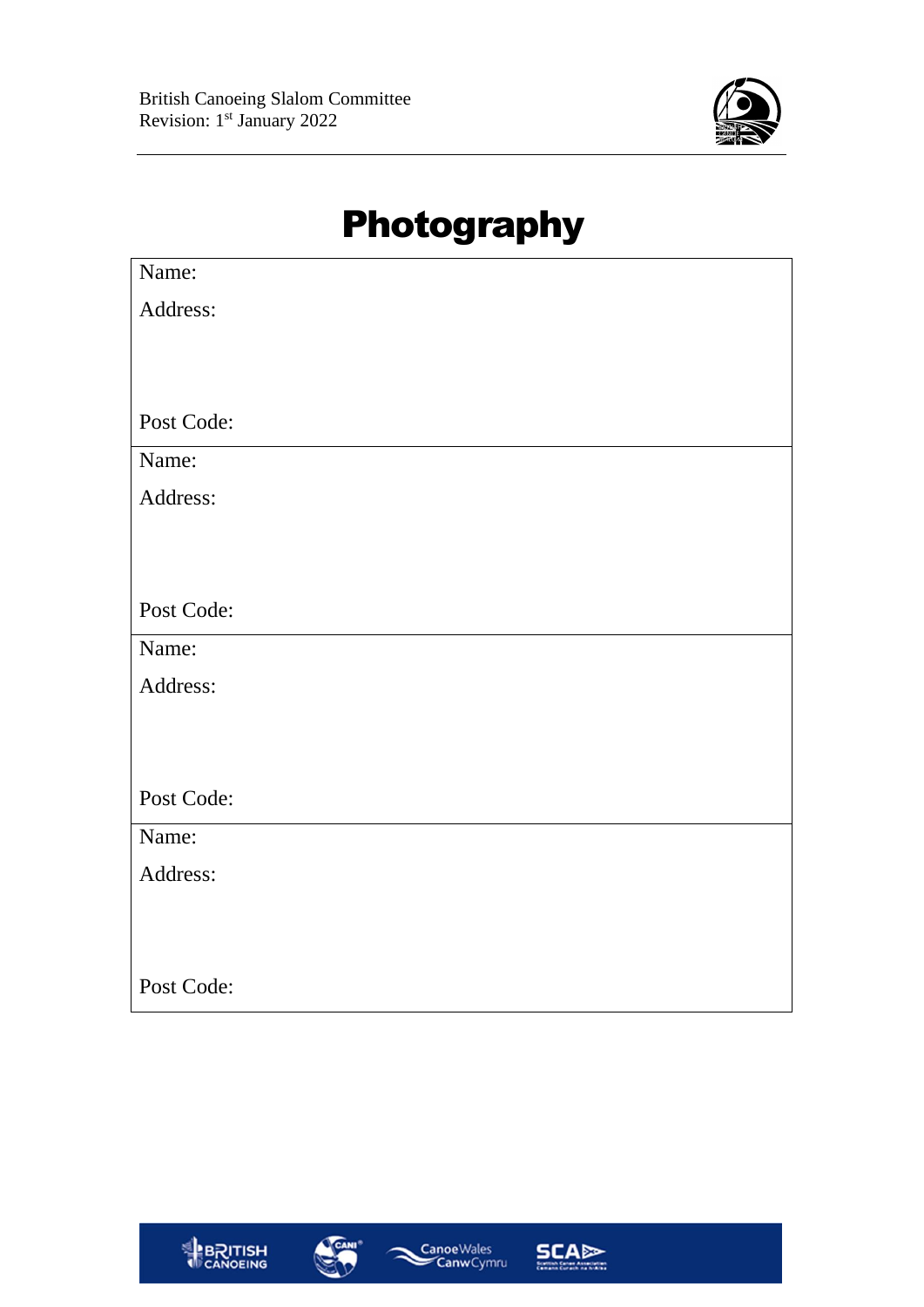



Your First Aider is:-

If you require First Aid Report to:-

The Nearest  $\mathbf{\hat{m}}$  is Located At:-

Other Emergency Information:-





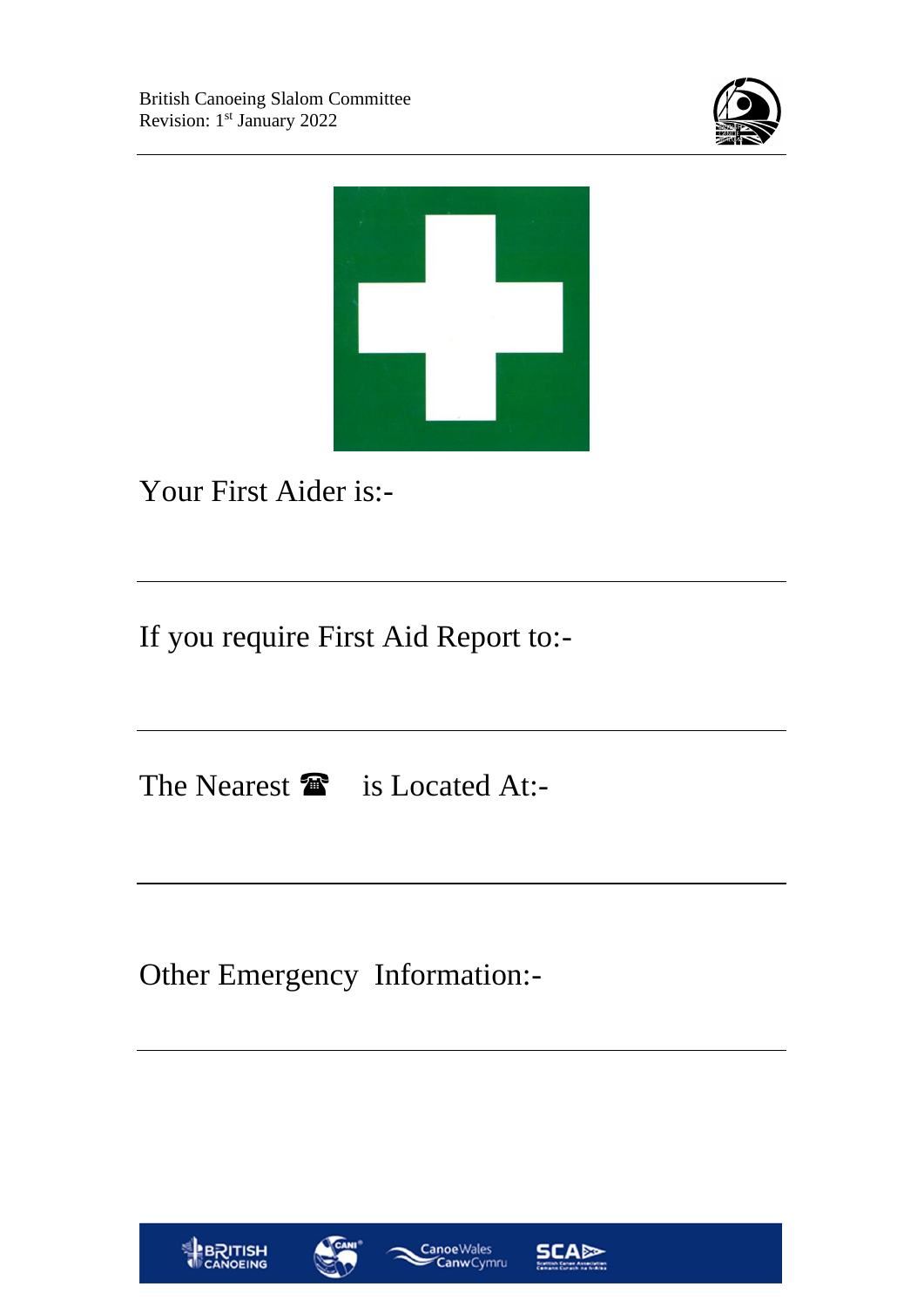

# Personal Safety

All Helmets worn at this Competition MUST comply to the CE Standard (EN 1385) for water sports and carry the

## $\epsilon$ Mark

In addition, Personal Flotation Devices (PFD) (also known as Buoyancy Aids) MUST be worn and must be EN/ISO certified and appropriate for the Competitor's body weight.

It is the competitor's responsibility to ensure that personal safety equipment is maintained and in good working order.





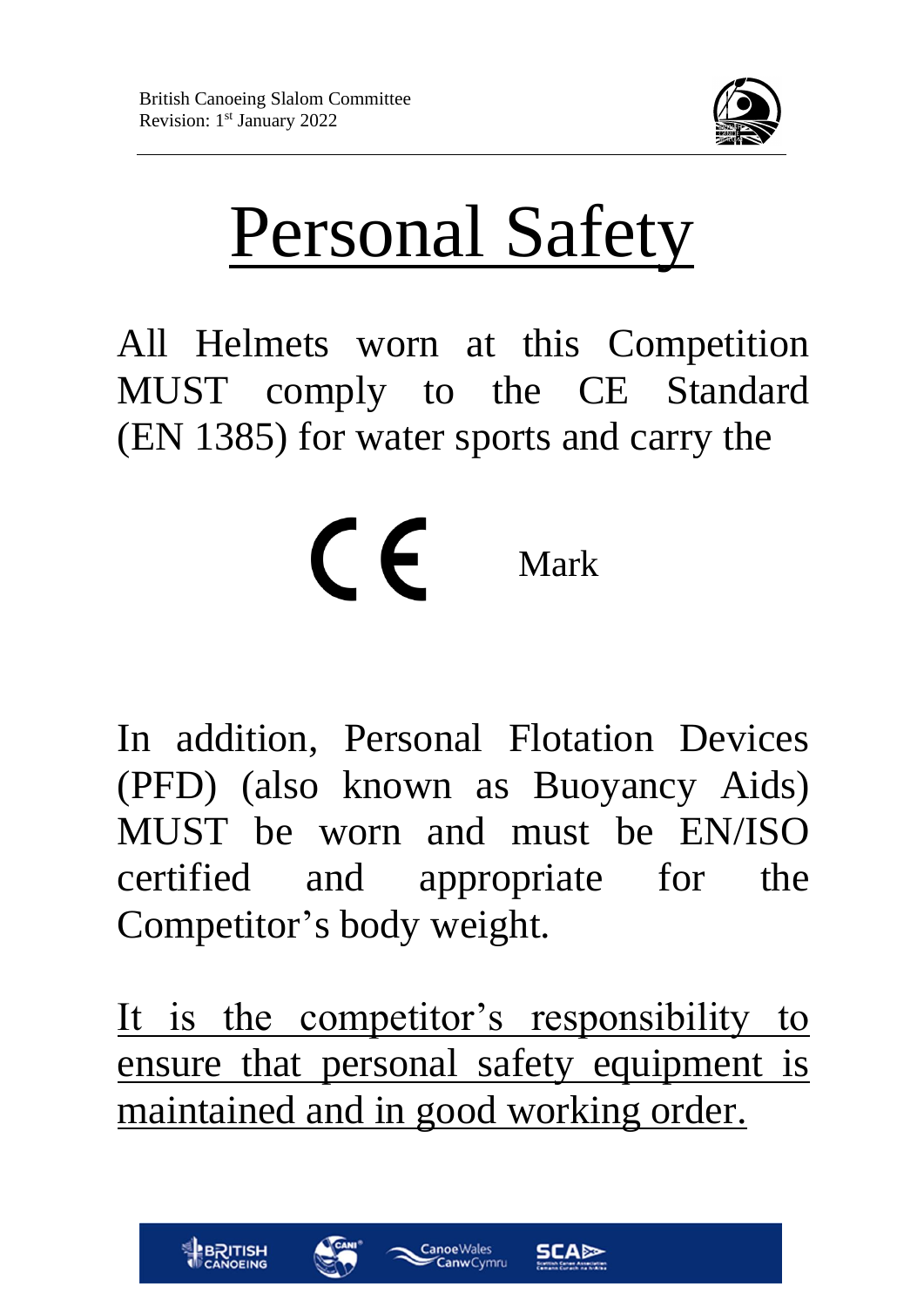

## **CHIEF JUDGE TEAM**

## Chief Judge

# Assistant Chief Judge

…………………………………………

…………………………....

# Assistant Chief Judge

……………………………………………







**SCAD**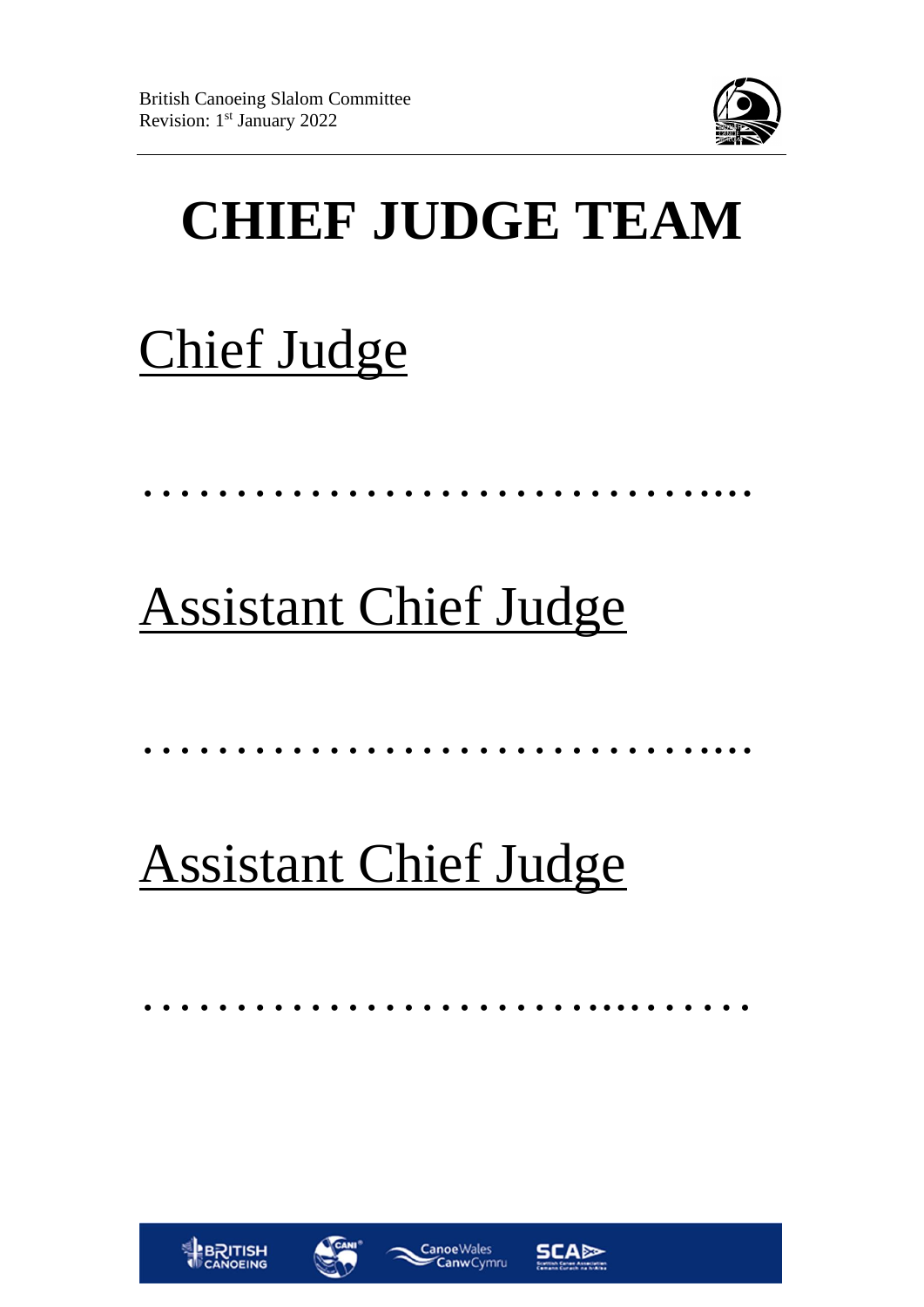

### **SUPERVISION OF JUVENILES AT SLALOM COMPETITIONS**

A child must be accompanied by a parent, guardian or a nominated adult who shall assume responsibility for the child throughout the time the child is at the competition.

Neither the British Canoeing nor the Competition Organiser will assume responsibility or be liable for a child who is unaccompanied or unsupervised.

Note that while the definition of a child is a person under the age of 18, the statement applies particularly to children under the age of 16.